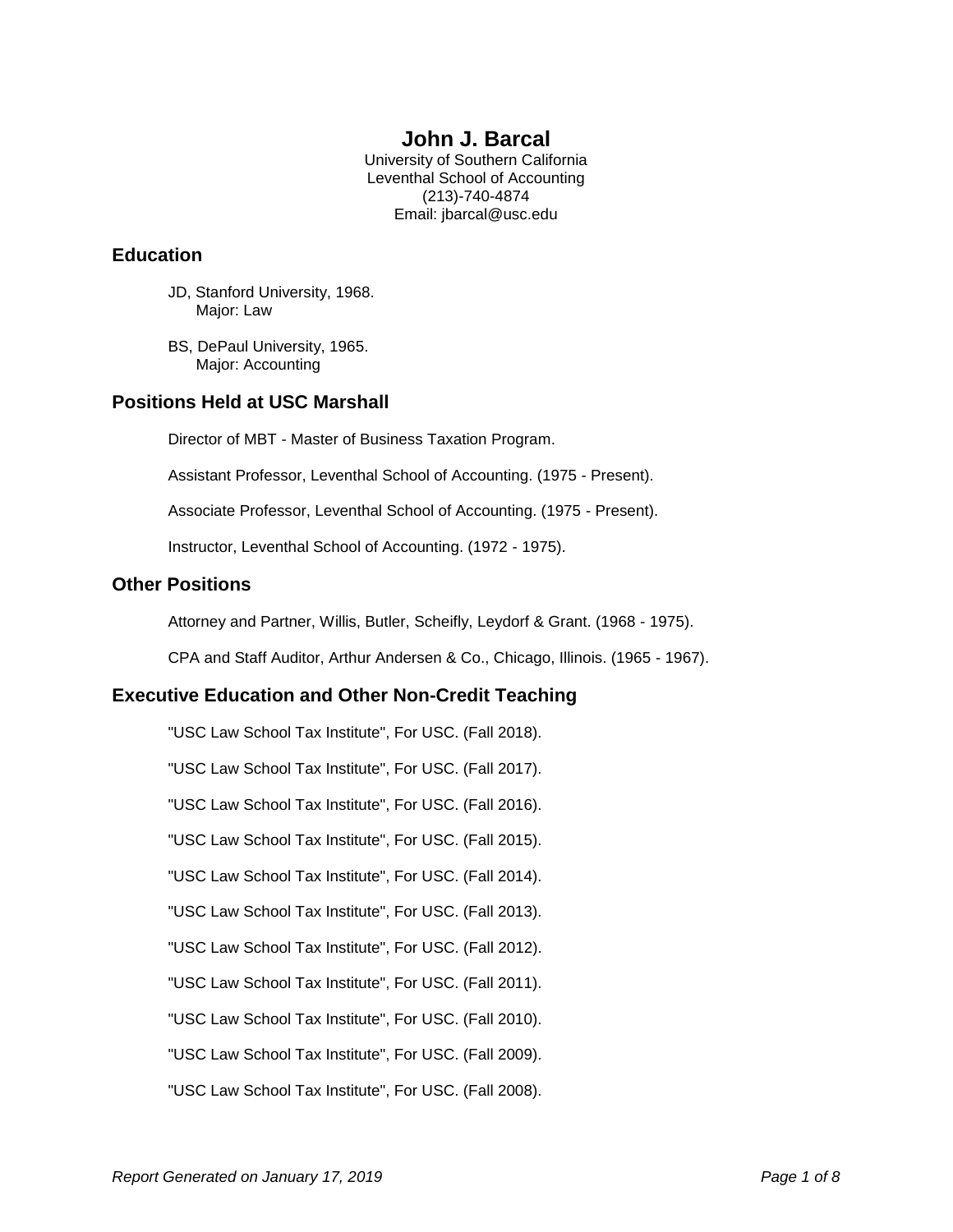"Foundation Seminars", For Another Institution. (Spring 2008).

"USC Law School Tax Institute", For USC. (Fall 2007).

"Foundation Seminars", For Another Institution. (Spring 2007).

"USC Law School Tax Institute", For USC. (Fall 2006).

"Foundation Seminars", For Another Institution. (Spring 2006).

## **USC Seminar Participation**

2018 USC Trust & Estate Conference.

Various Tax Seminars at 2018 USC Tax Institute.

2017 USC Trust & Estate Conference - Lead Speaker Current Developments in Federal Estate & Gift Tax - involves substantial research and analysis of tax matters.

Various Tax Seminars at 2017 USC Tax Institute.

Various Tax Seminars at USC Tax Institute.

Various Tax Seminars at USC Tax Institute.

Various Tax Seminars at USC Tax Institute.

Various Tax Seminars at USC Tax Institute.

Various Tax Seminars at USC Tax Institute.

Various Tax Seminars at USC Tax Institute.

Various Tax Seminars at USC Tax Institute.

Various Tax Seminars at USC Tax Institute.

## **Awards and Honors**

Excellence in Accounting Award, Arthur Andersen & Co. (1965).

Valedictorian Summa Cum Laude, De Paul University. (1965).

Excellence In Accounting Award, Haskins & Sells. (1964).

# **TEACHING**

# **Teaching Experience**

#### **University of Southern California**

ACCT 560T, Tax Theory and Ethics, 40 courses. ACCT 563T, Federal Estate and Gift Taxes, 7 courses. ACCT 584, Family Wealth Preservation, 21 courses. GSBA 595, INTERNSHIP IN BUSINESS, 1 course.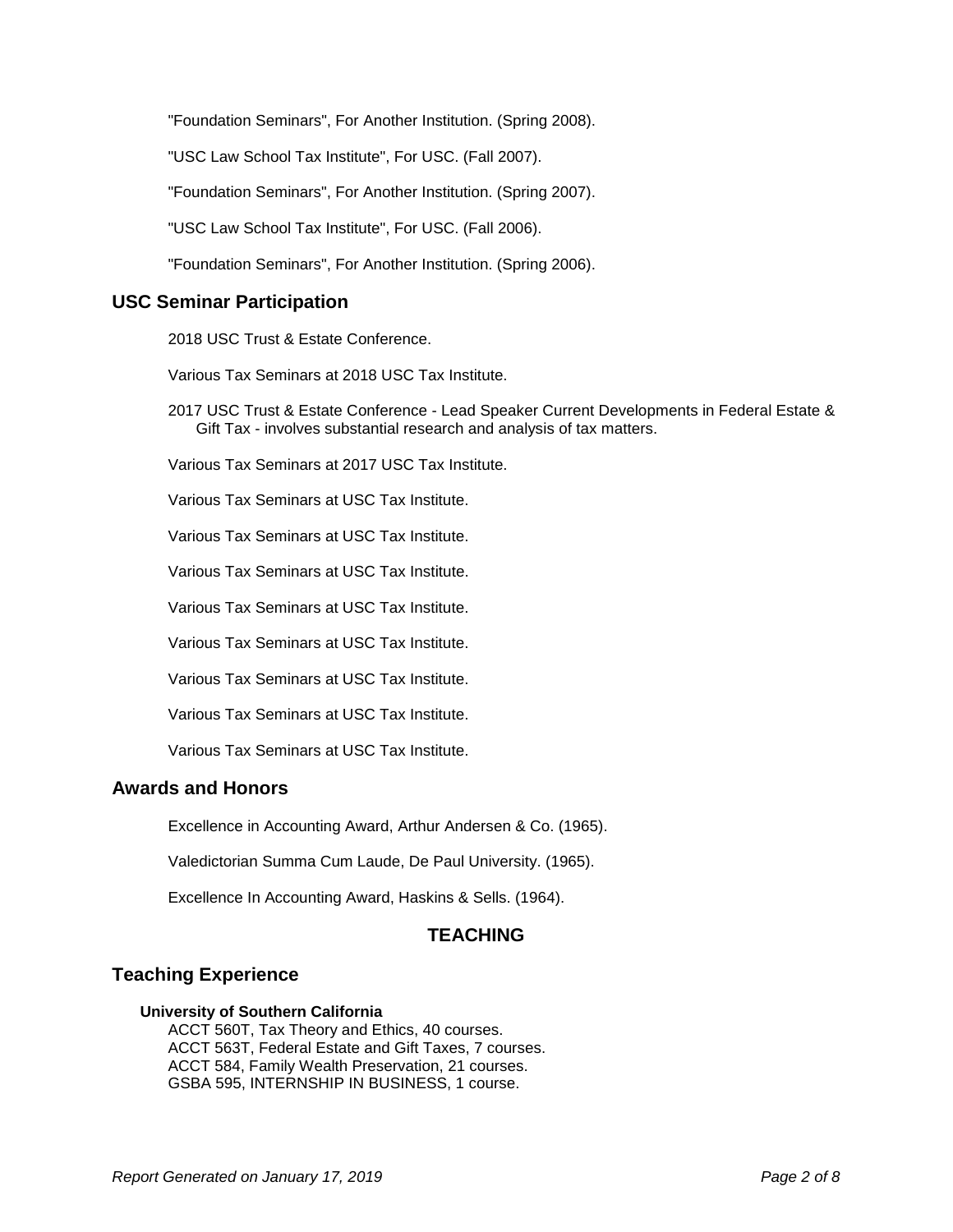# **Directed Student Learning**

Various JD USC law students in our MBT Program. (January 1, 2008 - December 31, 2008).

Various JD USC law students in our MBT Program. (January 1, 2007 - December 31, 2007).

Various JD USC law students in USC MBT Program. (January 2006 - December 2006).

#### **Awards and Honors**

- 2016-17 MBT Diamond Teaching Award, USC Leventhal School of Accounting. (2016 2017).
- 2014 Steven B. Sample Teaching and Mentoring Award Nominee, USC Student Affairs / Parents Association. (2014).

Teaching Excellence Award, USC School of Accounting. (1979).

## **RESEARCH**

## **Published Intellectual Contributions**

#### **Refereed Journal Articles**

- Barcal, J. J. (1987). A New Type of Estate Tax Freeze Vehicle: the S Corporation. *Practical Accountant, 20*, 34-37.
- Barcal, J. J. (1981). 'IRS', 'ACTIVE' Trade or Business Requirement for Estate Tax Deferral: An Analysis. *The Journal of Taxation, 54*, 52-56.
- Barcal, J. J. (1980). Treatment of Leasehold Improvements Between Related Corporation and Stockholder. *The Journal of Taxation*.
- Barcal, J. J., Mullen, J. (1980). Dividing Residence Between A and B Trusts Adds to Flexibility and Presents Tax Benefits. *Estate Planning, 7*, 200-205.
- Barcal, J. J. (1974). Drafting Wills With A & B Trusts After the 1974 Law. *26th Annual Tax and Probate Forum*, 7-13.
- Barcal, J. J. (1973). Optional Basis Adjustment in Formation or Dissolution of a Partnership. *23rd Annual Northern California Tax Conference*.
- Barcal, J. J. (1972). Liquidation of a Partnership Interest Tax Aspects. *Los Angeles County Bar Journal, 47*(10), 380-388.

Barcal, J. J., McGraw-Hill (1971). Willis on Partnership Taxation.

Barcal, J. J. (1971). Partnership Tax Elections. *21st Annual Kansas Tax Conference*.

#### **Journal Articles**

Barcal, J. J. (1983). Allocation of Residential Real Estate in a Three Trust Estate Plan. *59*, 90-92.

Barcal, J. J., Cotter, G. P., Walsh, J. W. (1978). Preparation of the Federal Estate Tax Return (Form706) and Federal Gift Tax (Form 709). *Los Angeles County Bar Association*.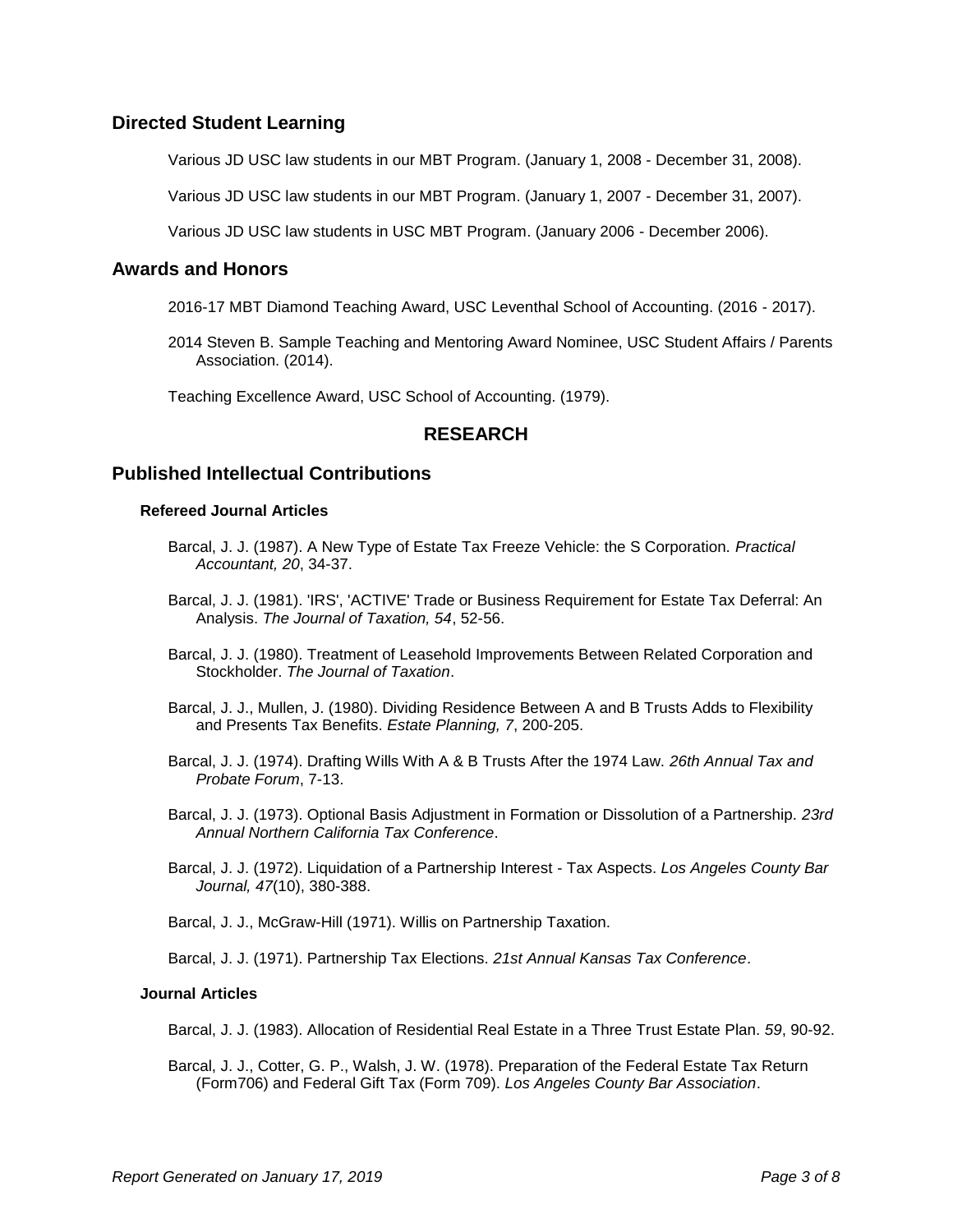Barcal, J. J. (1975). Current Developments in Partnership Taxation. *Seattle, Washington*.

## **Presentations Given**

- USC Trust & Estate Conference, "Current Developments", Other, USC Gould School of Law, Los Angeles. (November 2017).
- USC Trust & Estate Conference, Other, USC Gould School of Law, Los Angeles. (November 2016).
- USC Trust & Estate Conference, Other, USC Gould School of Law, Los Angeles. (November 2015).
- Update of Legislative Changes in Trusts & Estates, Other, Beverly Hills Bar Association, Beverly Hills. (November 17, 2015).
- USC Trust & Estate Conference, Other, USC Gould School of Law, Los Angeles. (November 2014).
- Update of Legislative Changes in Trusts & Estates, Other, Beverly Hills Bar Association, Beverly Hills. (November 18, 2014).
- USC Trust & Estate Conference, Other, USC Gould School of Law, Los Angeles. (November 2013).
- Recent Developments in Charitable Giving and Estate and Trust Planning, Presenter, Jewish Community Foundation Los Angeles, Warner Center. (December 5, 2012).
- USC Trust & Estate Conference, Other, USC Gould School of Law, Los Angeles. (November 2012).
- Recent Developments in Charitable Giving and Estate and Trust Planning, Presenter, Jewish Community Foundation Los Angeles, Beverly Wilshire Hotel. (November 28, 2012).
- USC Trust & Estate Conference, Other, USC Gould School of Law, Los Angeles. (November 2011).
- Corona Rotary Club, "Estate & Gift Tax Changes", Presenter, Corona Rotary Club, Corona, CA. (February 25, 2011).
- USC Trust & Estate Conference, Other, USC Gould School of Law, Los Angeles. (November 2010).
- Financial and Legal Wellness Forum, "Tax Tips Panel", Other, USC Emeriti Center & USC Credit Union, USC Gerontology Auditorium & Ger 224. (February 19, 2010).
- USC Trust & Estate Conference, Other, USC Gould School of Law, Los Angeles. (November 2009).
- LA County Bar Assn Tax Conference, Attendee, LA County Bar, Los Angeles. (November 2008).
- USC Probate & Trust Conference, Attendee, USC Law School, Los Angeles. (October 2008).
- LA County Bar Assn Tax Conference, Attendee, LA County Bar, Los Angeles. (November 2007).
- USC Probate & Trust Conference, Attendee, USC Law School, Los Angeles. (October 2007).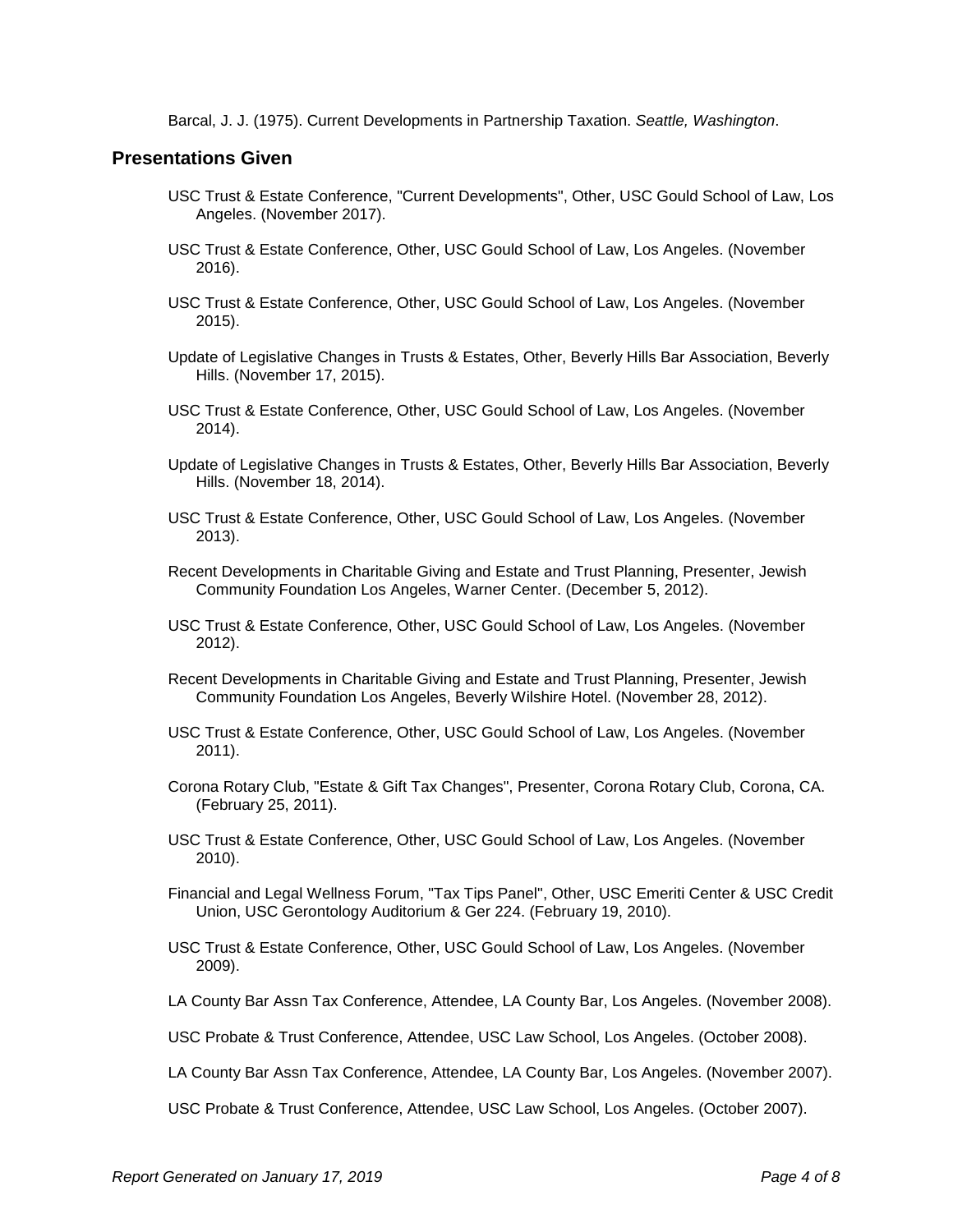LA County Bar Assn Tax Conference, Attendee, LA County Bar, Los Angeles. (December 2006).

USC Probate & Trust Conference, Attendee, USC Law School, Los Angeles. (November 2006).

USC Tax Institute, Other, USC Law School, Los Angeles. (January 2006).

## **SERVICE**

#### **Refereeing Activities**

"Various", Ad Hoc Reviewer - tax issues. (1975 - Present).

# **General Service**

## **Departmental**

Fundraising, contributor, Jack Barcal Endowed Chair, In Process. (2010 - Present).

Fundraising, Lock-Sun (Andrew & Elizabeth) Endowed Scholarship. (2005 - Present).

Creator, Barcal Family Endowed Scholarship Fund. (2000 - Present).

Fundraising, contributor, Panich Endowed Scholarship. (1995 - Present).

Contributor - highest level, Leventhal School of Accounting Annual Dinner Sponsorship. (1980 - Present).

Curriculum review of MBT tax courses/program, Member. (1975 - Present).

Fundraising. (1975 - Present).

Graduate Admission & Financial Aid, Member. (1975 - Present).

Faculty Recruitment - Tax Faculty, Member. (1973 - Present).

Graduate Student Recruitment and Placement, Member. (1973 - Present).

#### **School**

Faculty Housing Issues Tax Aspects. (2005 - Present).

Fundraising for Marshall School. (1980 - Present).

Replies to media inquiries. (1975 - Present).

#### **University**

USC Associate Presidential Level.

USC Law School Fundraising.

USC Tennis Team Fundraising, USC Men'sTennis Team Fundraising.

MBT Board of Advisors, Member. (2016 - Present).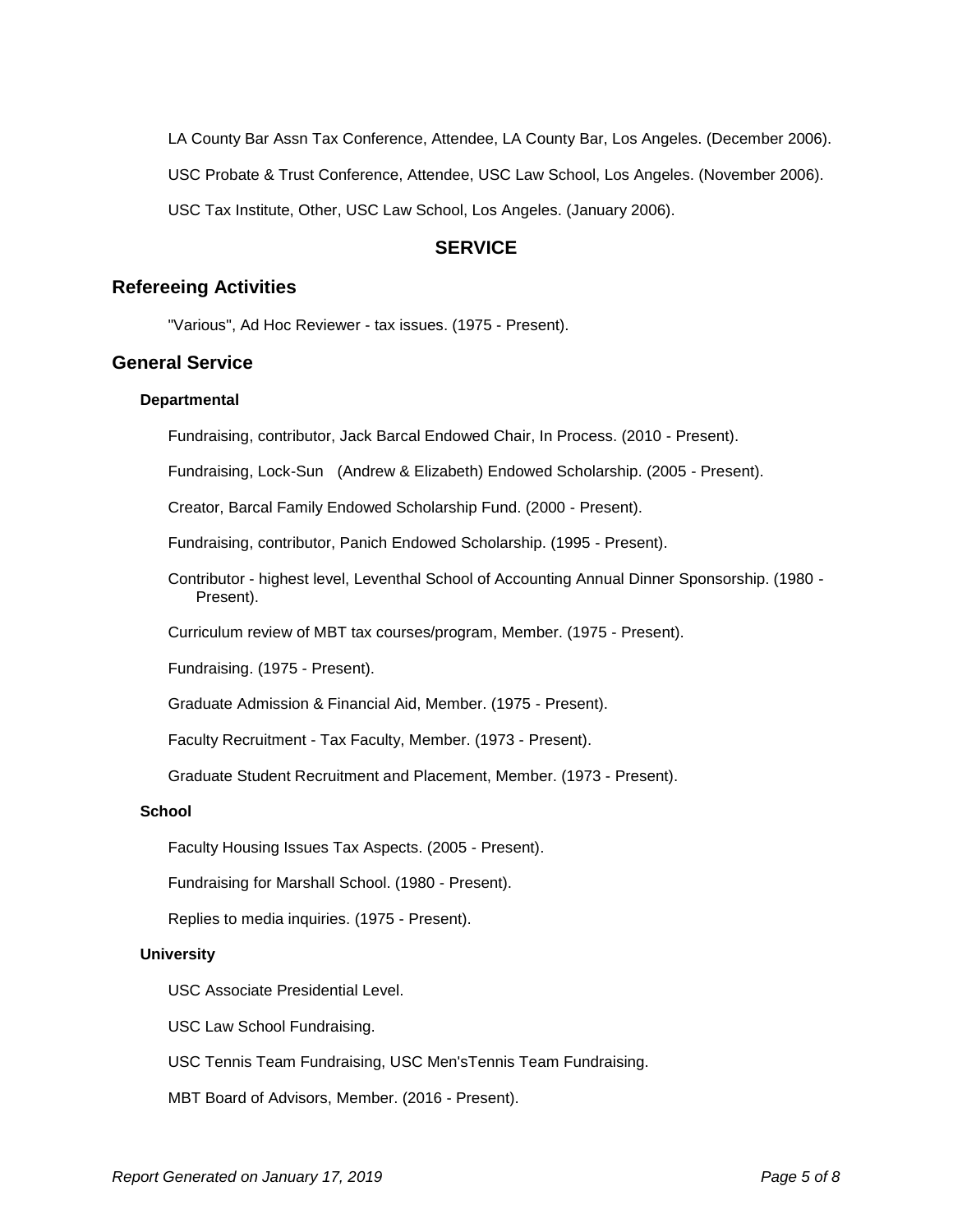Accounting Circle Board of Directors. (2015 - Present).

USC Law School Trust & Estate Conference, Member. (2013 - Present).

USC Law School Tax Institute, Member. (1999 - Present).

Assisted USC Planned Giving Review Committee, USC Planned Giving. (1985 - Present).

### **Consulting**

Estate & Gift Tax issues (planning, wills, trusts, valuation, discounts, etc.) in returns, audits, appeals.

Litigation, Expert Witness - Various Tax matters.

Tax Advice for closely held and family entities.

- Special Tax, Estate & Trust Counsel, Tax matters Involving Estate of 3rd largest private landowner in California.
- Special Tax, Estate & Trust Counsel, Tax matters -Involving Trustee for Multi-Billion Dollar Trust/Estate.

Litigation, U.S. Department of Justice, tax division.

#### **Media Exposure**

Bloomberg, "Steve Jobs' Heirs Have Reason to Sell Apple and Disney".

KTLA 10:00 Evening News, "UBS and the IRS".

Los Angeles Downtown News, "Living Trusts".

Los Angeles Times, "Tax Bubble - tax increase".

Los Angeles Times, "Points, mortages, balloon payment loans".

Los Angeles Times, "California asks Bell to investigate police disability pensions".

Los Angeles Times, "Tax Myopia".

Los Angeles Times, "Bell Police Pension Probe Urged".

Los Angeles Times, "Less Wealth to Share - front page lead article".

NBC Today Show, "Ebay auction of crypt above Marilyn Monroe".

Orange County Register, "Tax exempt bond debacle".

Orange County Register, "Treasurer gambles with tax exempt bonds".

Press Enterprise Riverside Ca, "Officials shield assets".

San Francisco Chronicle, "Tax Scandals corporate".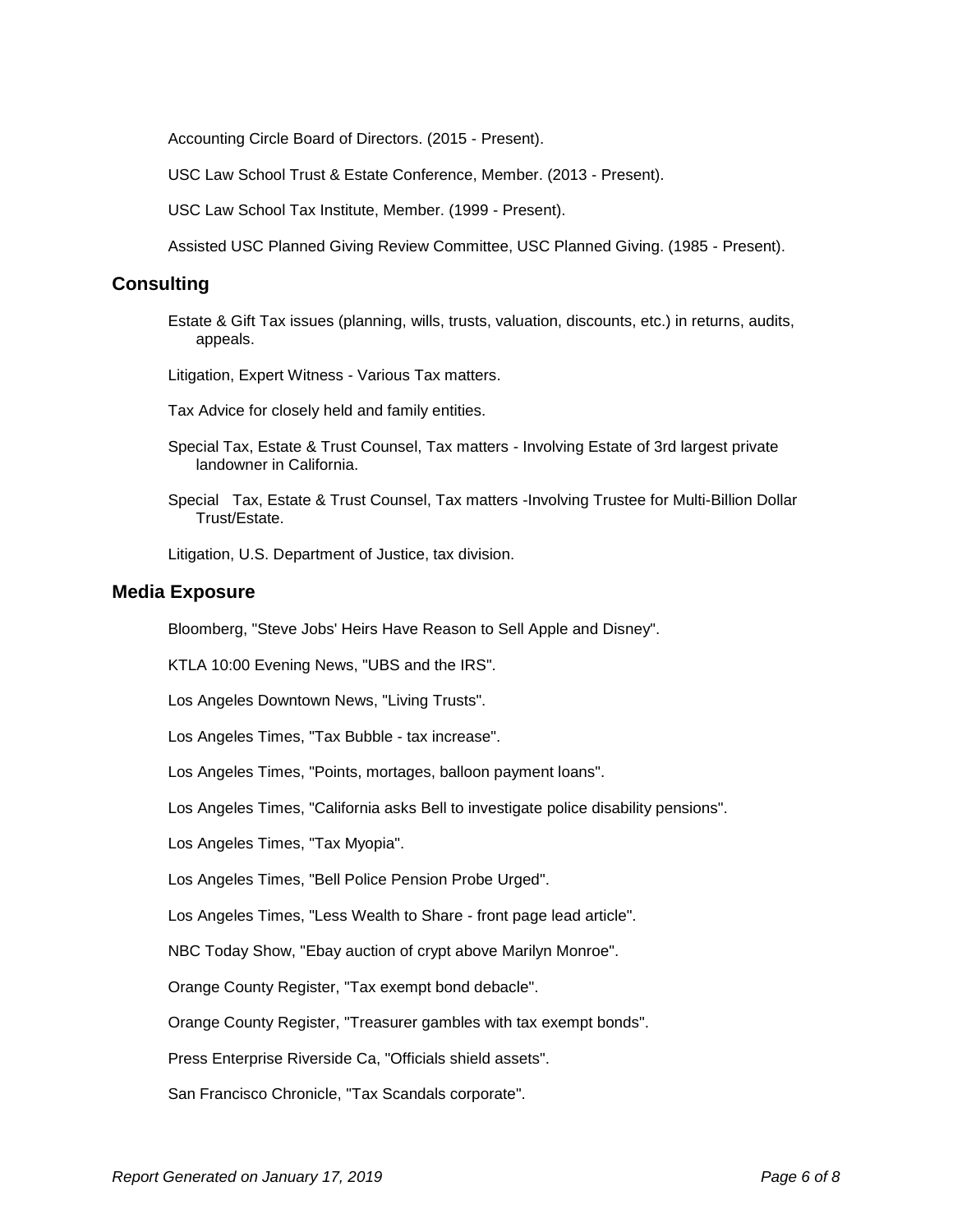The Newspaper Guild, "LA Times, Writers to Court Over Tribune Retirement Fund Meltdown".

Variety, "Hollywood wades into tax debate".

Wrap Entertainment.

- Los Angeles Times, "The breaks of the game (Clipper Purchase)". (2014).
- CBS 2 News at 6:00 p.m., "Reports of IRS Targeting Conservative Groups in California". (May 14, 2013).
- KCAL 9 News at 6:00 p.m. and 11:00 p.m., "Reports of IRS Targeting Conservative Groups in California". (May 14, 2013).

Financial Times, "Facebook chief faces tax bill of \$1.15bn". (February 3, 2012).

## **Directorships and Management Responsibilities**

Brinnegar Charitable Foundation, Inc., Director and Officer. (2004 - Present).

Nauheim/Straus Charitable Foundation, Inc., President and Director. (2003 - Present).

Residence/Western Mutual Insurance Co, Director. (1975 - Present).

## **Awards and Honors**

#### **Service, University**

2015 Distinguished Leadership and Service Award, USC Leventhal School of Accounting. (2015).

## **Professional Memberships and Activities**

- California CPA Society
- American Institute of CPA's
- State Bar of California
- American Bar Association
- Los Angeles County Bar Association
- Los Angeles County CPA Chapter
- American Association of Attorney-CPA's
- Beta Gamma Sigma Honor Society
- Phi Eta Sigma Honor Society
- Past Member of Executive Committee, Taxation Section, Los Angeles County Bar Association
- Taxation Section, California State Bar
- Taxation Section, American Bar Association
- Corporation & Business Law Section, Los Angeles County Bar Association
- Corporation & Business Law Section, American Bar Association
- Probate and Trust Law Section, Los Angeles County Bar Association
- Real Property Section, Los Angeles County Bar Association